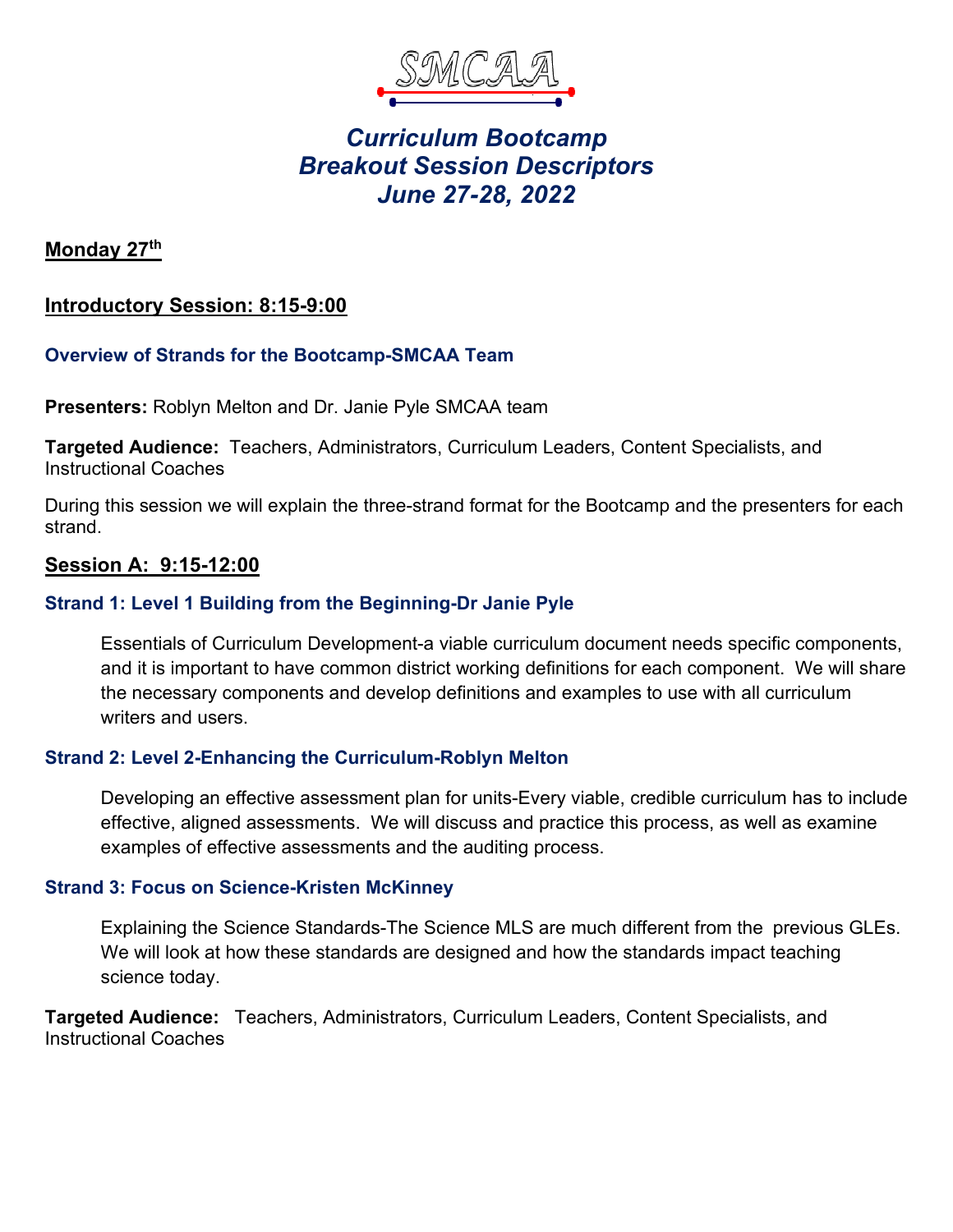## **Session B: 1:00-3:00**

## **Strand 1: Level 1 Building from the Beginning-Dr Janie Pyle**

Steps to building a quality curriculum-We will share a process for developing curriculum to meet state and/or national standards.

#### **Strand 2: Level 2-Enhancing the Curriculum-Roblyn Melton**

Part 1: Building with success in mind-Enhancing your curriculum to include ACT College and Career Readiness Standards is a great way to ensure improving student achievement and relevance. This session will address this concept and will be conducted by Sherry Reed from ACT.

Part 2: Examining resources and teaching activities-Developing and following a process to identify research-based resources and activities is key to having an equitable curriculum. We will examine a process and work through some examples to help develop a process for your district.

#### **Strand 3: Focus on Science-Kristen McKinney**

Building a Curriculum with science standards-Designing science curriculum requires determining how the standards will fit into units, what will drive the unit and how to determine the components needed for the unit to be successful. We will examine how the pieces fit together during this session and discuss building the curriculum.

**Targeted Audience:** Teachers, Administrators, Curriculum Leaders, Content Specialists, and Instructional Coaches

## **3:15-4:00 Whole Group Work**

#### **Questions and Update on Competency Based Learning**

**Presenter**: Dr. Janie Pyle and Roblyn Melton, SMCAA

**Targeted Audience:** Teachers, Administrators, Curriculum Leaders, Content Specialists, and Instructional Coaches

We will conclude Day One with an opportunity to answer any questions or clarify any curriculum issues that came up during the day's work. We will also discuss the Competency Based Learning Task Force **Work**